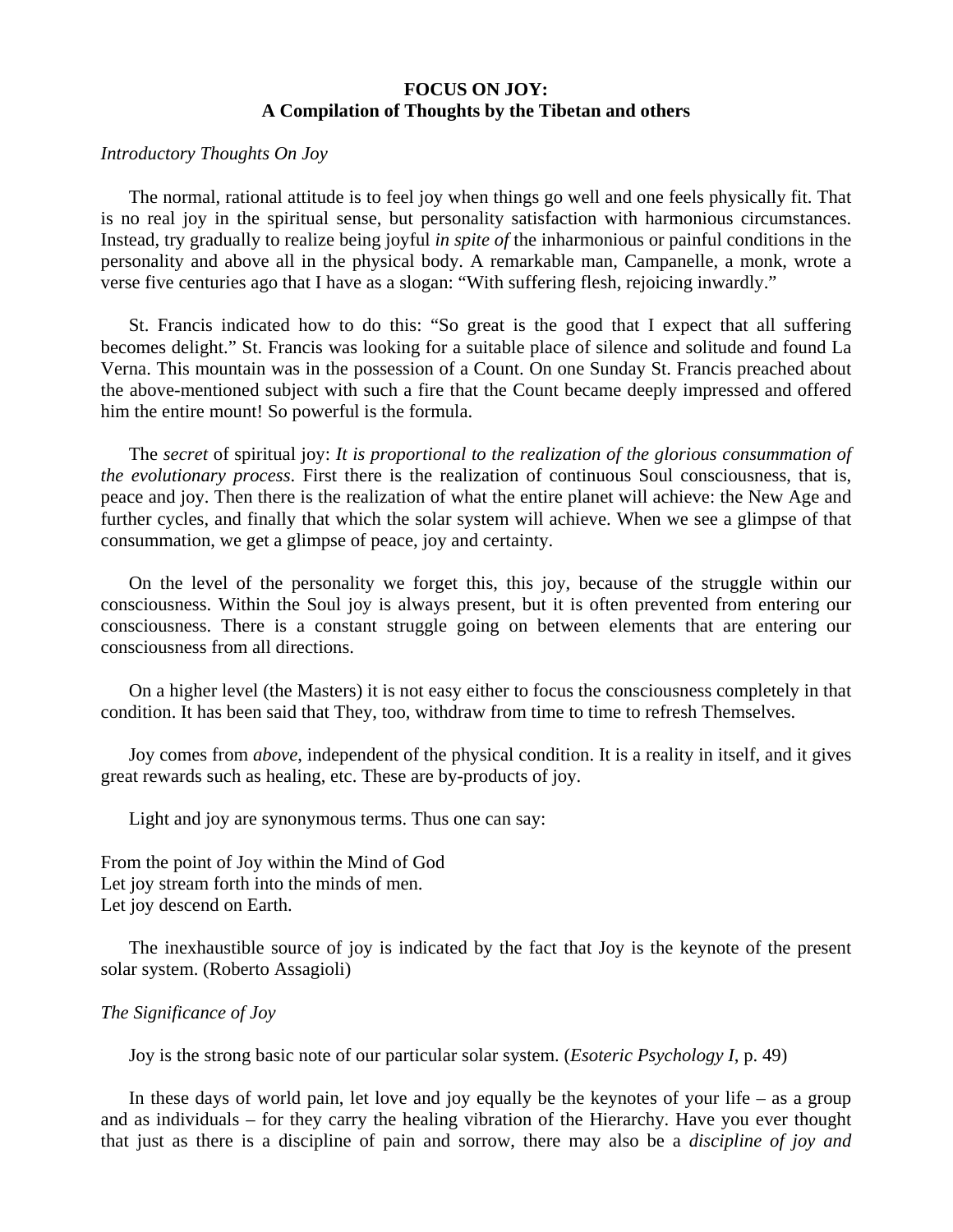*achievement*? … Men need these days to learn this new truth, and its perception will greatly change human consciousness. (*Discipleship in the New Age, Vol. II*, p. 671)

The music of the spheres resounds when the current of joy is in motion. (*Hierarchy*, par. 11)

 Joy is the quality of soul life and that quality can be imposed upon the personality, thereby superseding happiness and imparting the gift of truth. (*Discipleship in the New Age, Vol. I*, p. 557)

The men and women of goodwill must not be energized into activity with the note of sacrifice... *The clarion note of Joy through goodwill activity must be sent out*. Let the beauty of what can be, the glory of the vision and the spiritual, scientific and physical rebuilding of humanity be held before them, inspiring them to renewed effort. (The Tibetan).

 Be joyful, for joy lets in the light, and where there is joy, there is little room for glamour and misunderstanding. (*Discipleship in the New Age, Vol. I*, p. 461)

 One must rejoice at the next approaching achievement. Not only courage, but precisely *joy makes you invulnerable*. Even great achievements have been simplified through joy and trust. (*Fiery World II*, par. 110)

 Realize and remember that you have succeeded while rejoicing. This is not the frisking of a calf on the meadow, but the *creative joy* that dissolves all difficulties. (*Fiery World I*, par. 663)

 Joy is both radiant and magnetic. Joy is the most powerful impulse behind the right kind of radiation. (*Discipleship in the New Age, Vol. I*, p.185)

The manifestation of joy especially affirms community of spirit. (*AUM*, par 168)

Cultivate the joy that brings strength. (*The Externalisation of the Hierarchy*, p. 82)

The cultivation of joy brings release to others. (*Discipleship in the New Age, Vol. I*, p. 332)

 I call you … to cultivate a joyousness that will end in releasing you to a fuller service. (*Discipleship in the New Age, Vol. I*, p. 138)

Joy produces right magnetism. (*Discipleship in the New Age, Vol. I*, p. 421)

 [A] characteristic of the new server is *joyfulness*. This takes the place of criticism (that dire creator of misery) and is *the silence that sounds*. It would be well to ponder on these last words, for their true meaning cannot be conveyed in words, but only through a life dedicated to the newer rhythms and to the service of the whole. Then that "sounding joy" and that "joyful sounding" can make its true meaning felt. (*Esoteric Psychology, Vol. II*, p. 132-133)

 [There have been] many occasions when the Way of Joy has been for you a hard way to go. Yet it is one of the needed characteristics of discipleship, leading – as it does – to soul strength. (*Discipleship in the New Age, Vol. I*, p. 668)

Learn true joy and you will meet God. (Sri Aurobindo)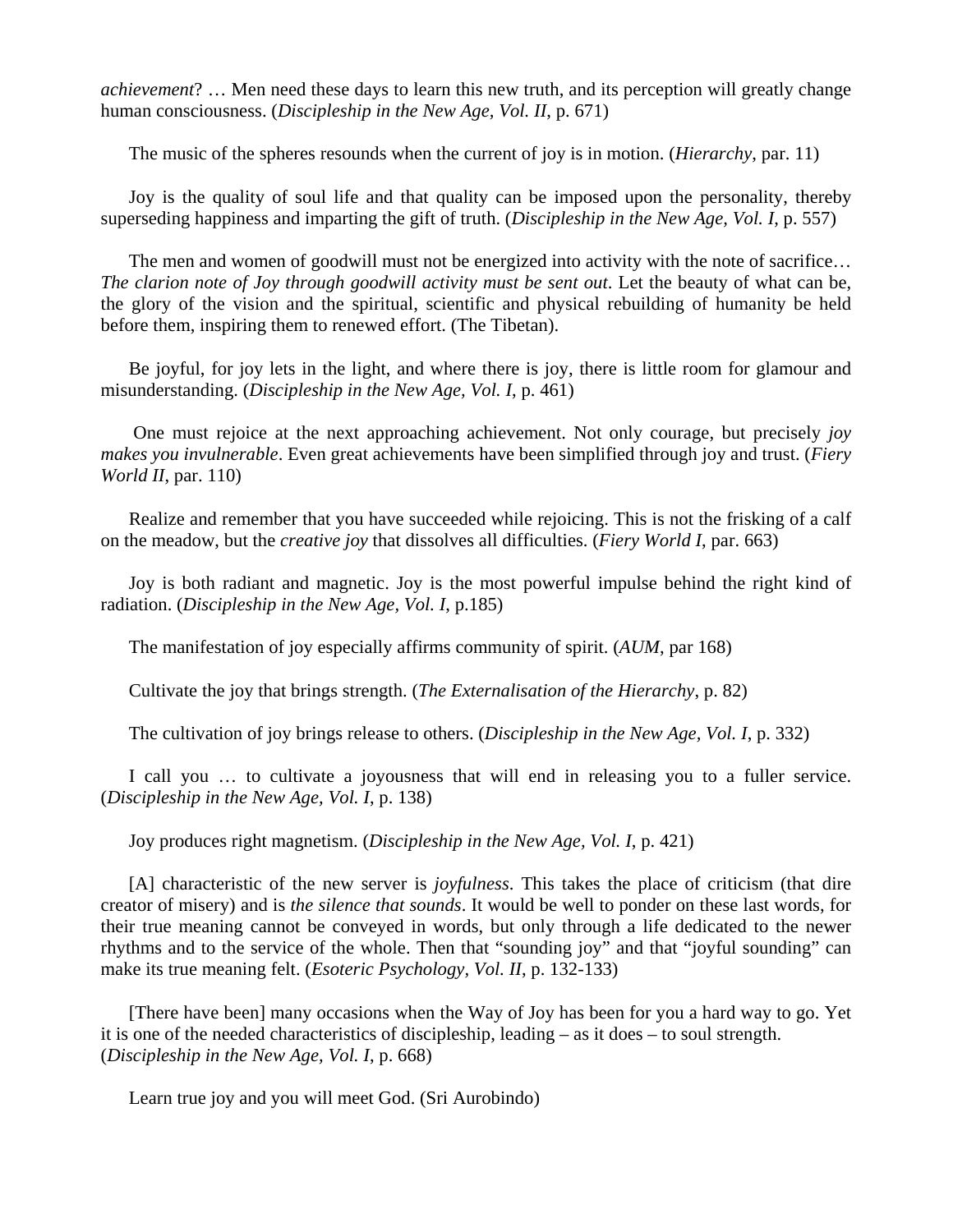It is a platitude as well as an occult paradox to say that in the midst of profound personality distress and unhappiness, the joy of the soul may be known and felt. Such however is the case and it is for this the student must aim. (*A Treatise on White Magic*, p. 370)

 The personalities of the "weary pilgrims on the Way" are indeed tired and worn… For long cycles, the soul has been negative in its effects upon the personality, and the personal equipment has been the positive expression of the spiritual man. Then that lower aggregation of forces begins to wear down; its vibration weakens and, because much of the consciousness is still identified with the body nature, the disciple is conscious of fatigue, pain, distress and a deep weariness. It has been the "personality fatigue" of the human race that partially was responsible for the excessive misery complex, the sense of inferiority, and the pining-for-release psychology of the Christian presentation of truth.

 As still further progress is made, the joy of the soul begins to pour through the worn and weary vehicles, and gradually the positive nature of the soul takes hold. When this is strong enough and the man is sufficiently decentralized, it is the soul quality which will persist in spite of physical limitations, and the inner sense of weariness will then be carefully negated and consciously and intelligently transmuted. There will be the recognition of personality distress but also a planned effort to transcend it. This process of "divine imposition" gradually brings in the healing force and thus perfect health in some life is the reward of the initiate's effort to live as a soul and not to feel as a personality. It is this divine pouring in of the Soul's quality of life that is the true key to selfinduced healing. (*Discipleship in the New Age, Vol. I*, p. 557)

## *Cultivating Joy*

 You can train yourself to build in that quality of joy that is the characteristic of a personality that is consciously anchored in the soul realm. (*Discipleship in the New Age, Vol. I*, p. 398)

 Joy, as distinct from ephemeral pleasure, has its source in spiritual experience, and pertains, to use a scientific analogy, to light rather than to heat. It may be regarded as a form of spiritual illumination, in which the mind for a fleeting moment glimpses the bliss of true enlightenment. The same applies to compassion and the higher forms of love. (Christmas Humphreys, *Concentration and Meditation*, p. 159)

 Actively become aware of that inner center of stillness and peace where joy and bliss have their home. … Come home to the place of silent holy rest. (*Discipleship in the New Age, Vol. II*, p. 577)

 *Radiation* is a tangible substance and potency, producing effects… It is the subjective, consciously focused radiation to which I here call attention. This should produce effects without physical contact and this should constitute your *joyful* service. *Joy is the most powerful impulse behind the right kind of radiation*. (*Discipleship in the New Age, Vol. I*, p. 185)

 It is of assistance at times to cultivate the outer demonstration of joy using the semblance of happiness in order to build a thoughtform that can carry to the consciousness the joy of the soul. (The Tibetan)

 The joy of the soul irradiates my life, and lightens all the burdens that those I meet may carry. (*Discipleship in the New Age, Vol. I*, p. 176)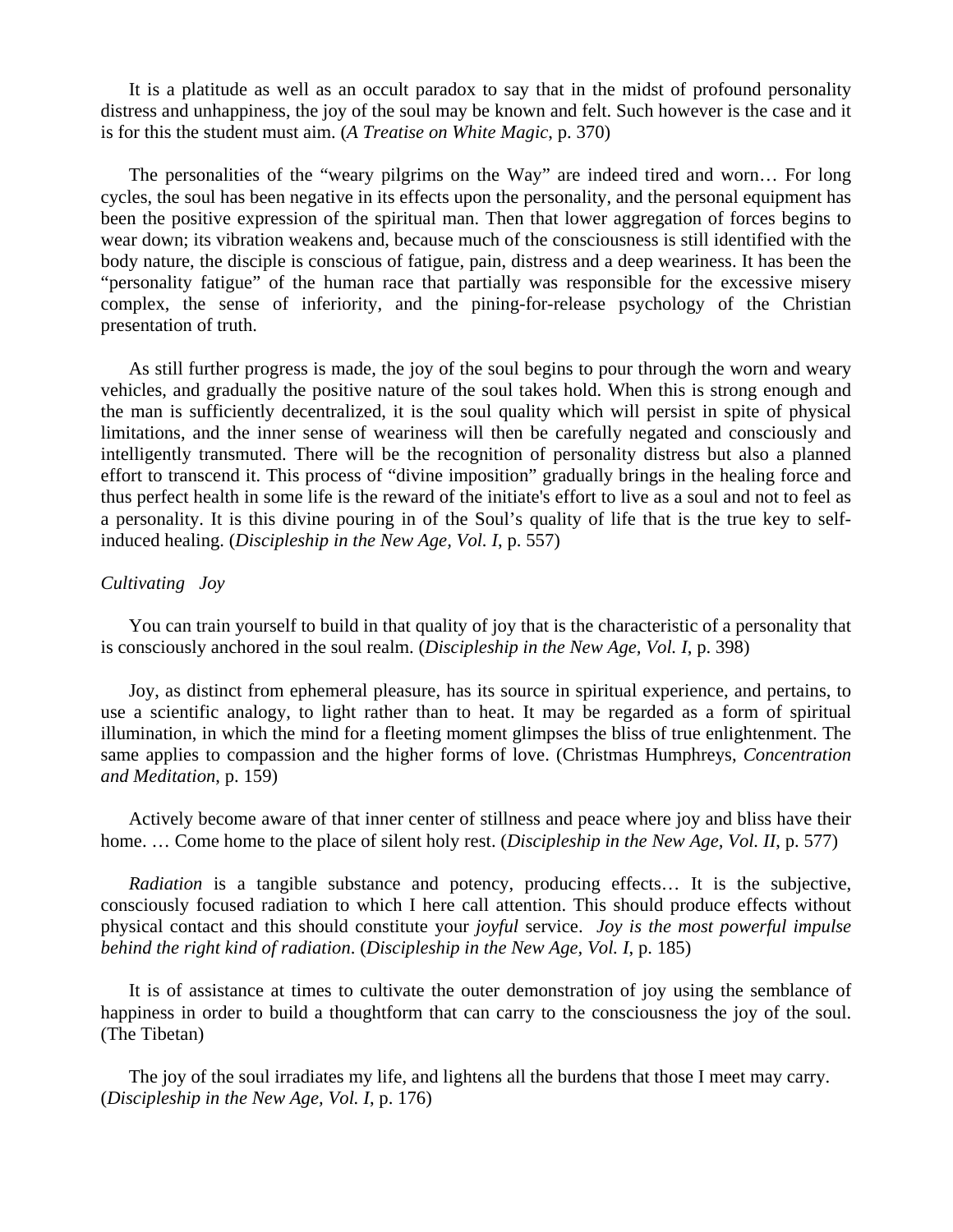If we say, "Do not have desire," it does not mean to be insensate. On the contrary, replace desire by the irresistible command of a pure thought. In this command you invoke all the powers of light, and you make their currents act in correlation with your pure striving…. Be joyous; not through desire but through the striving of the spirit. (*Hierarchy*, par. 96)

 The treasures of joy… draw therefrom a kindling of feelings necessary for achievement. … Let us cultivate it as one would most precious blossoms. (*Fiery World II*, par.167, 168)

 Ponder on joy, happiness, gaiety and bliss; these release the channels of the inner life and reach – in a wider circle – many kinds of men. They heal and cleanse the physical body and help you do your work with little effort, a proper sense of values and a detachment that is based on love and not isolation. (*Discipleship in the New Age, Vol. I*, p.170)

 Cultivate the joy that brings strength. This is not the time for gloom, despair or depression. If you give way to these, you become negative and destructive focal points in your environment. If you truly believe that the spiritual life is fundamental in the world today, if you do believe that divinity guides the world, if you truly grasp the fact that all men are your brothers and that we are all the Children of the One Father, and if you are convinced that the heart of humanity is sound – are these not adequately potent ideas to hold us joyously steady in the midst of a changing world? (*The Externalisation of the Hierarchy*, p. 82)

 All physical tension should be eliminated because one cannot play the violin with a broom. Besides, laughter brings disturbance of the closest strata of the atmosphere. When the heart is aflame, it resounds like a bell upon the far-off distance. It is rare to hear a Yogi laugh, for his joy is not in loud laughter but in the saturation of the heart. Precisely, "joy is a special wisdom," not only in its essence but also in its exterior. (*Hierarchy*, par. 216)

 The law of gravity is acknowledged by all. Why not apply this simple condition in life? *Joy can attract with a magnetic current the joy from space*. But the thought of darkness gives birth to layers of heavy clouds. We vouch for the reality of the gravitation of thought. (*Infinity*, par. 7)

 Learn to feel joy – a joy that is based on the knowledge that humanity has always triumphed and passed onward and forward in spite of apparent failures and destruction of past civilizations; a joy which is founded upon the unshakable belief that all men are souls, and that "points" of crisis are factors which are of proven usefulness in calling in the power of that soul… a joy that is related to the bliss that characterizes the soul on its own level whereon the form aspects of manifestation do not dominate. (*Discipleship in the New Age, Vol. I*, p. 471)

 Cultivate happiness, knowing that depression, an over-morbid investigation of motive, and undue sensitiveness to the criticism of others lead to a condition wherein a disciple is almost useless. Happiness is based on confidence in the God within, a just appreciation of time, and a forgetfulness of self. Take all the glad things that may come as trusts to be used to spread joy, and rebel not at happiness and pleasure in service, thinking it an indication that all is not well. Suffering comes as the lower self rebels. Control that lower self, eliminate desire, and all is well. (*Initiation, Human and Solar*, p. 76)

 Cultivate the *joy of relationship* and seek ever to participate together in whatever spiritual blessing may be outpoured for the helping of the world. (*Discipleship in the New Age, Vol. I*, p. 691)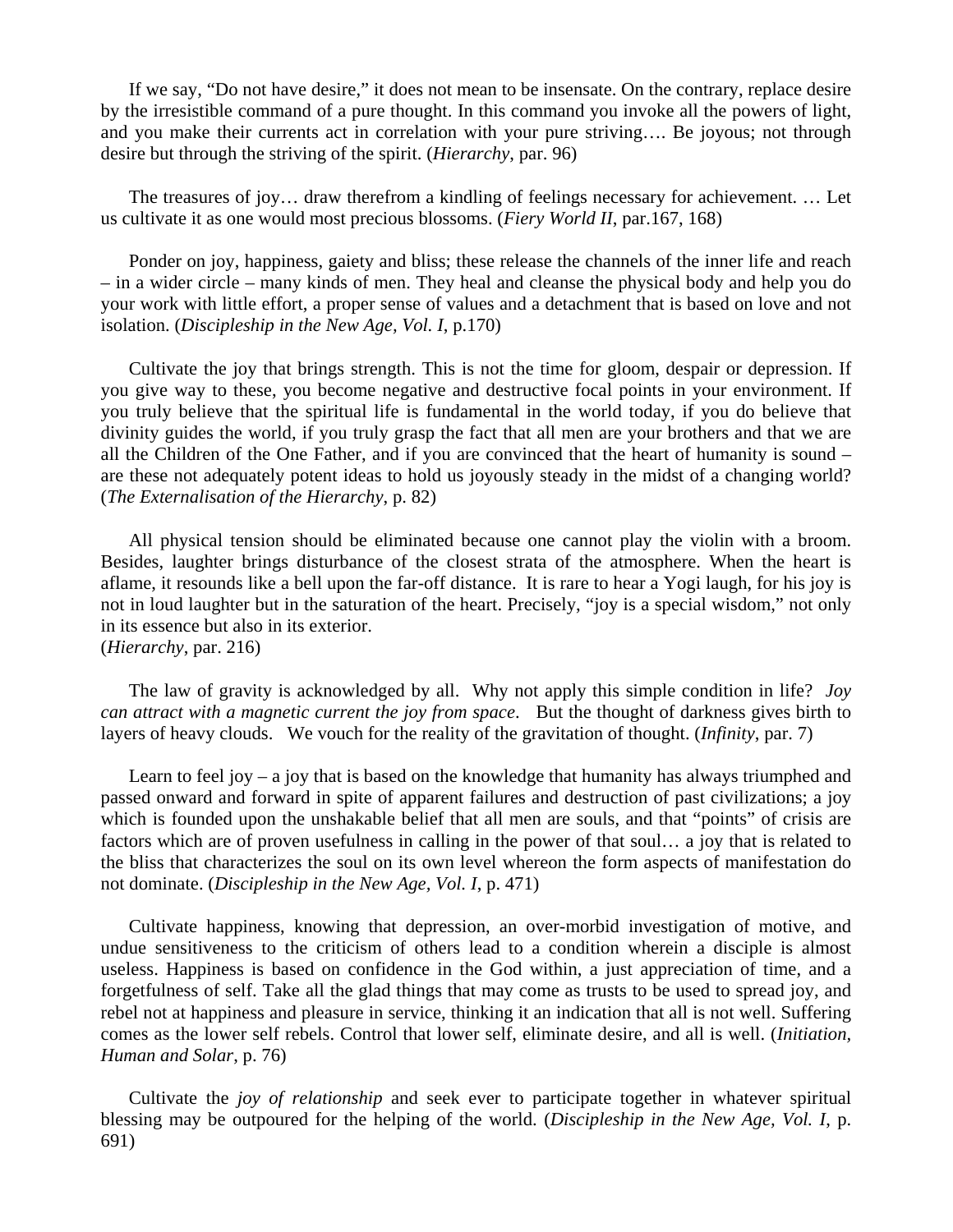Cultivate a spirit of happiness, of joy, which is based on an inner assurance as to the Plan and your future work in relation to it. (*Discipleship in the New Age, Vol. I*, p. 420)

 The *Way of Sacrifice* is eternally the *Way of Joy*. The Way of Joy leads to the Place of Peace. The peace of God is only found in losing sight of self and seeing naught but that which *must* be done and done today. (*Discipleship in the New Age, Vol. I*, p. 365-366)

 The sending of sorrow brings sorrow but the joy sent affirms joy! Such filling of the space was known even to primitive man, when he said: "I will not interrupt the stream of happiness." (*Agni Yoga*, par. 364)

 The human evolution should give strength to the deva, and the deva, joy to the human. Man should communicate to the devas the objective point of view, while they in turn will pour on him their healing magnetism. (*Letters on Occult Meditation*, p.179)

 Happy the disciple who can bring the vision nearer to humanity, and work it into existence on the physical plane. Remember this, that the materialization of any aspect of the vision on the physical plane is never the work of one man… To those who wrestle, strive, and hold on, the joy is doubled when the materialization comes. The joy of contrast will be yours, for knowing the past of darkness you will revel in the light of fruition; the joy of tried and tested companionship will be yours, for years will have proved to you who are your chosen associates, and in community of suffering will come the strengthened link; the joy of peace after victory will be yours, for to the tired warrior the fruits of achievement and rest are doubly sweet; the joy of participation in the Masters' plan will be yours, and all is well that associates you closely with Them. The joy of having helped to solace a needy world, of having brought light to darkened souls, of having healed in some measure the open sore of the world's distress, will be yours, and in the consciousness of days well spent, and in the gratitude of salvaged souls, comes the deepest joy of all – the joy a Master knows when He is instrumental in lifting a brother up a little higher on the ladder. This is the joy that is set before you all – and not so very far ahead it lies. So work, not *for* joy but *towards* it; not for reward, but from the inner need to help; not for gratitude, but from the urge that comes from having seen the vision and realization of the part you have to play in bringing that vision down to Earth. (*A Treatise on White Magic*, p. 368-369)

Let joy enter into all your undertakings. (The Tibetan)

 The life of the soul is a life of joy, it is a life of triumph and a life of satisfaction… Let us go forward singing the song of life in our hearts and carrying a smile on our faces. (Alice A. Bailey, in a letter February 19,1929)

 Teach the Joy of Beauty Teach the Happiness of Wisdom Teach the Bliss of Love Teach the Glory of Unity with God. (*Leaves of Morya's Garden, Vol. I*, par. 20)

 Joy settles as a bird within the heart but has winged its way from the secret place within the head. I am that bird of joy. Therefore, with joy I serve. (*Discipleship in the New Age, Vol. I*, p. 158)